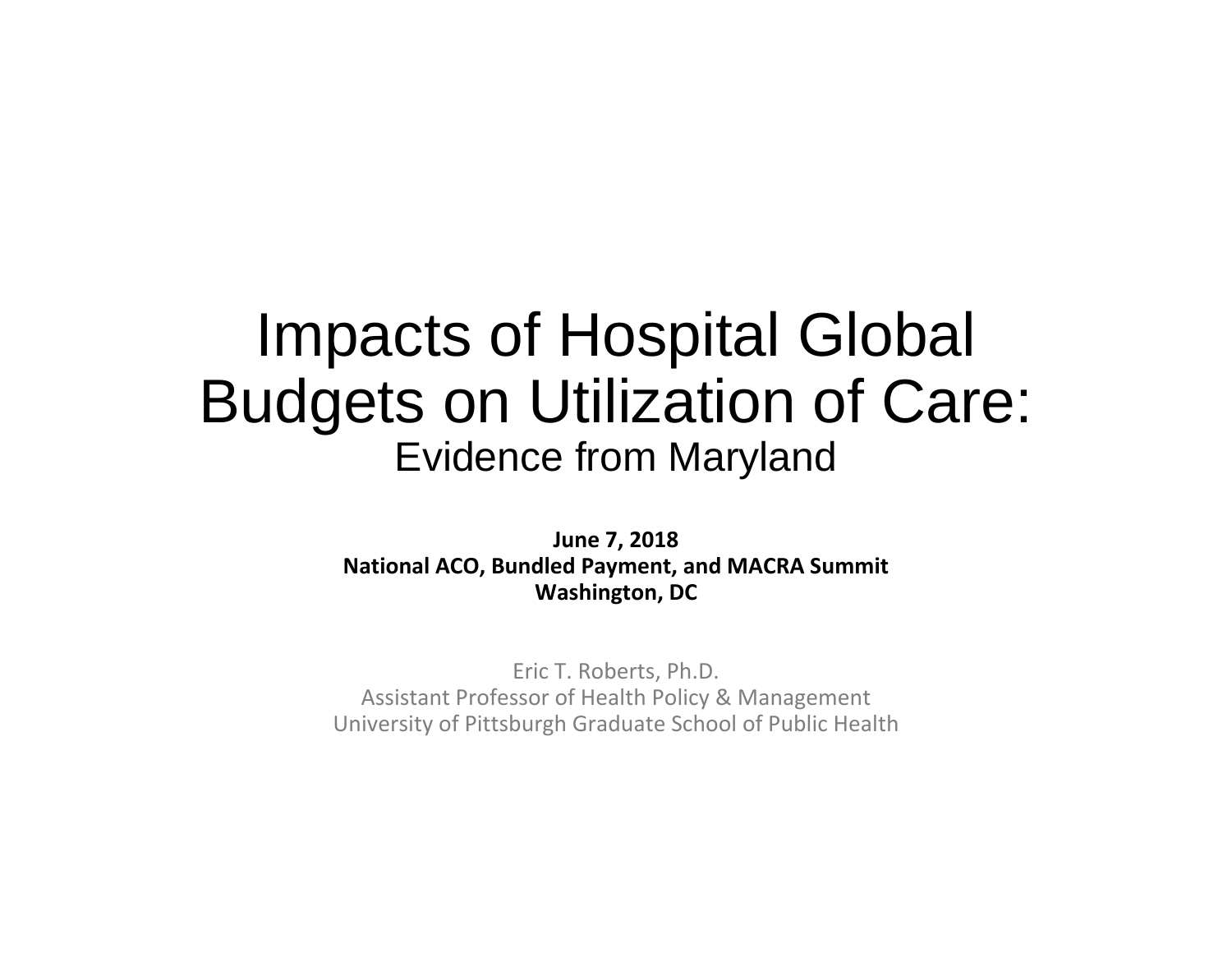### **Note**

- This presentation summarizes the results of two studies:
	- "Changes in health care use associated with the introduction of hospital global budgets in Maryland," published by *JAMA Internal Medicine* January 16, 2018
	- "Changes In Hospital Utilization Three Years Into Maryland's Global Budget Program For Rural Hospitals," published by *Health Affairs* in April 2018
- Acknowledgements:
	- *Co‐authors:* Ateev Mehrotra, Michael McWilliams, Laura Hatfield, Sule Gerovich, Mike Chernew, and Lauren Gilstrap
	- *Funding:* Commonwealth Fund and the National Institute on Aging of the National Institutes for Health (P01 AG032952)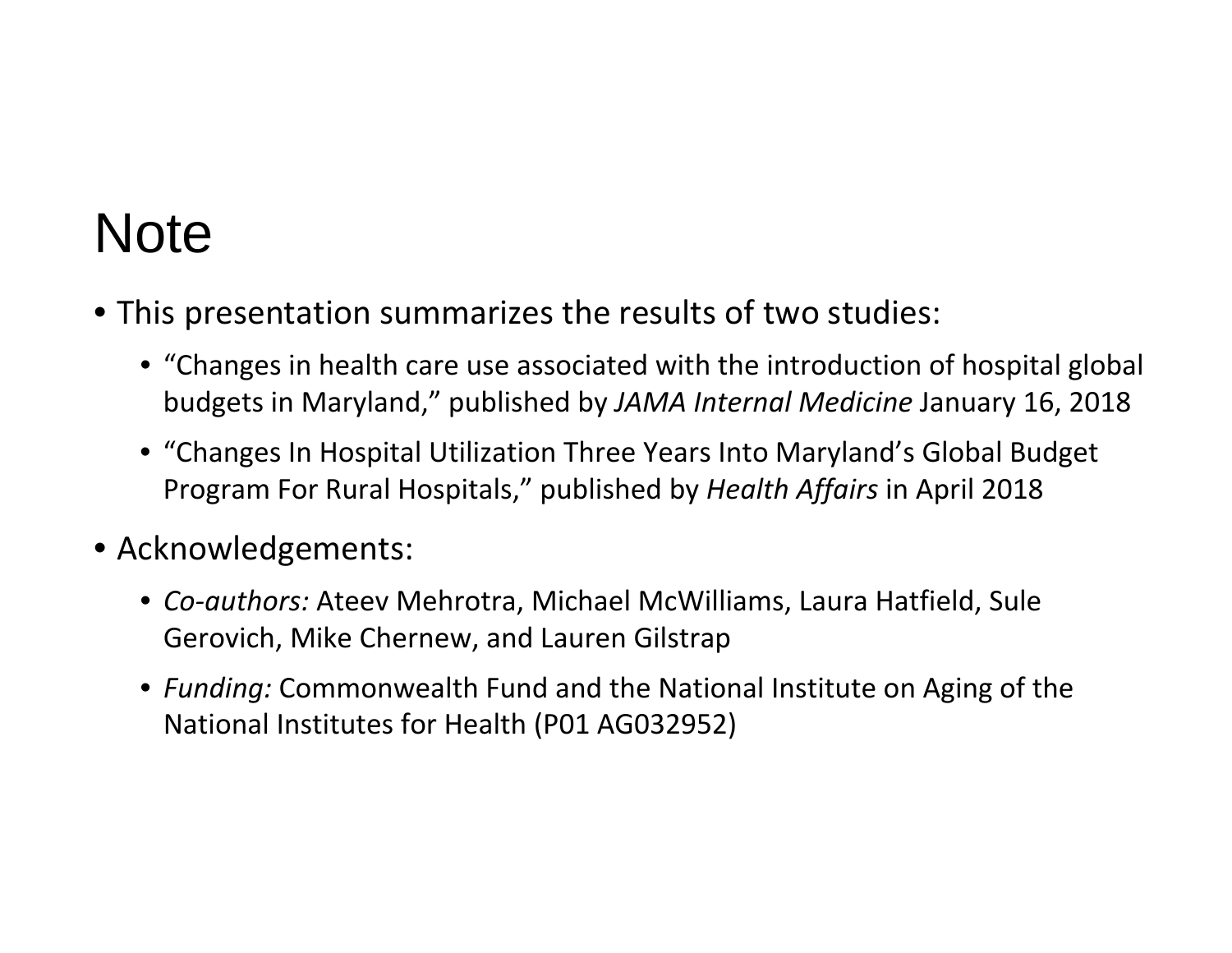### Maryland's Program Similar to other APMs

- Maryland's hospital global budget program is one of several Alternative Payment Models (APMs) being tested in the U.S.
- APMs generally combine spending targets ("budgets") with financial incentives linked to quality metrics ("P4P" incentives)
- Under Maryland's hospital global budget model:
	- Hospitals receive an annual all‐payer budget covering all hospital‐based care, and hospitals bear risk for spending that is over/under budget
	- Budgets are adjusted to reflect the performance of hospitals on quality measures, including readmissions, hospital‐acquired conditions, and process of care measures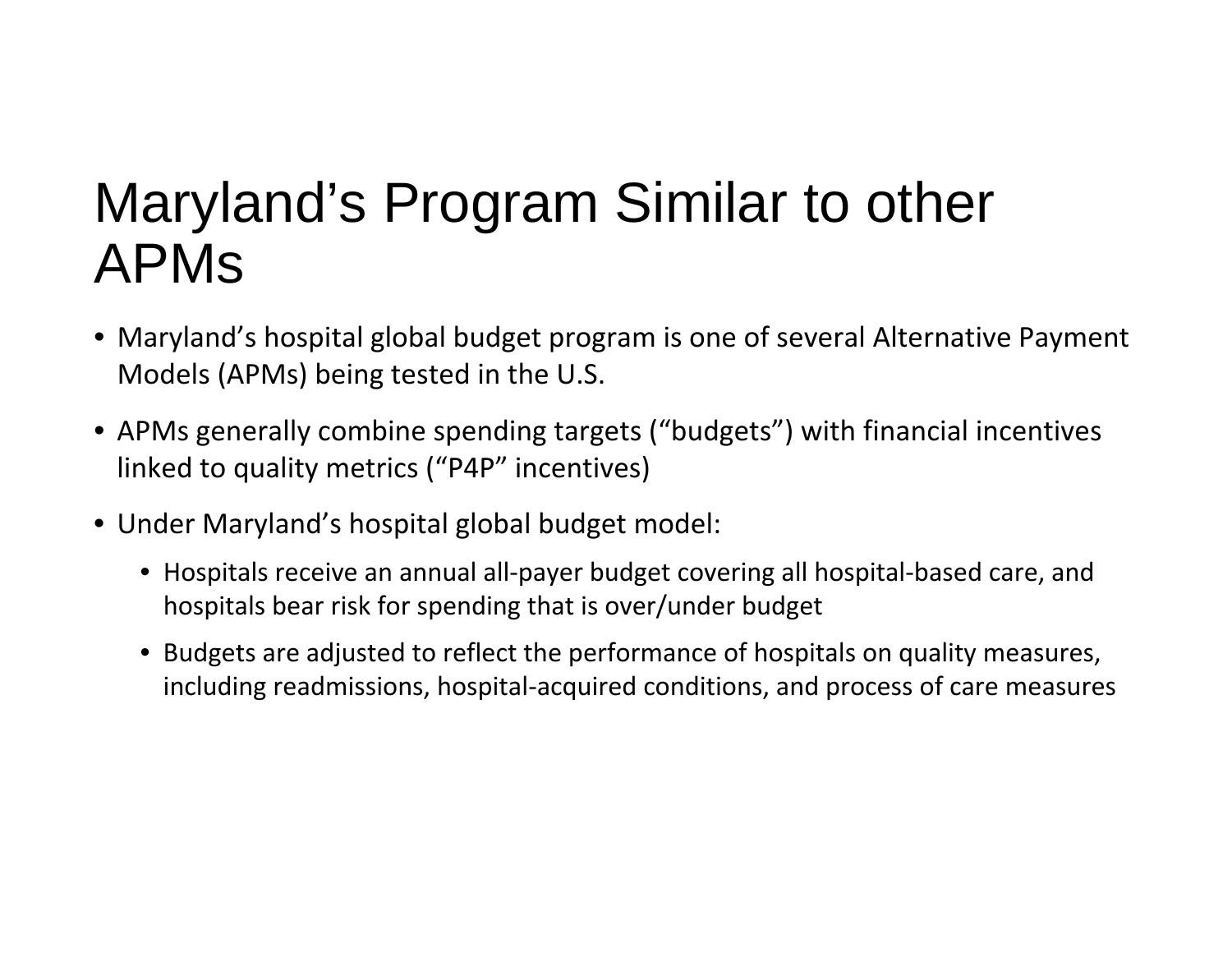### Unique Aspects of Maryland's Program

- **Encompasses all payers –** Medicare, Medicaid, and commercial payers
- **Limited to services provided in the hospital –** includes only inpatient, ED, and on ‐campus outpatient department services
- **Does not affect payments to physicians,** including physicians practicing in the hospital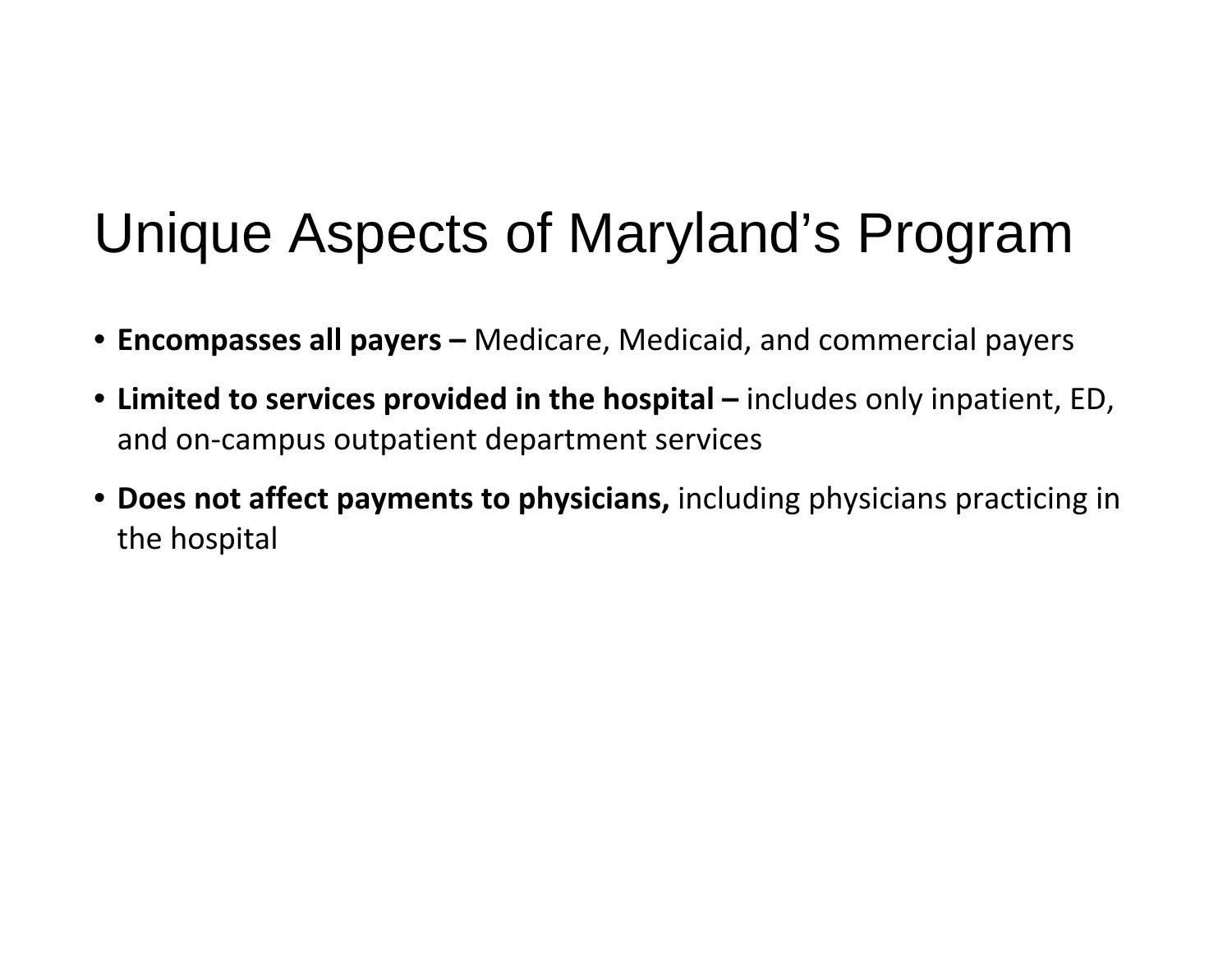# Policy Objectives

- Maryland's program was established to meet several policy objectives:
	- **1. Limiting the rate of hospital spending growth**
		- Hold hospital spending growth below the national trend for Medicare

#### **2. Improve the quality of care**

• Incentives to reduce readmissions and meet other performance benchmarks

#### **3. Improve population health**

● When paid a fixed annual budget, hospitals have incentives to reduce highcost, potentially avoidable utilization by strengthening outpatient services, including primary care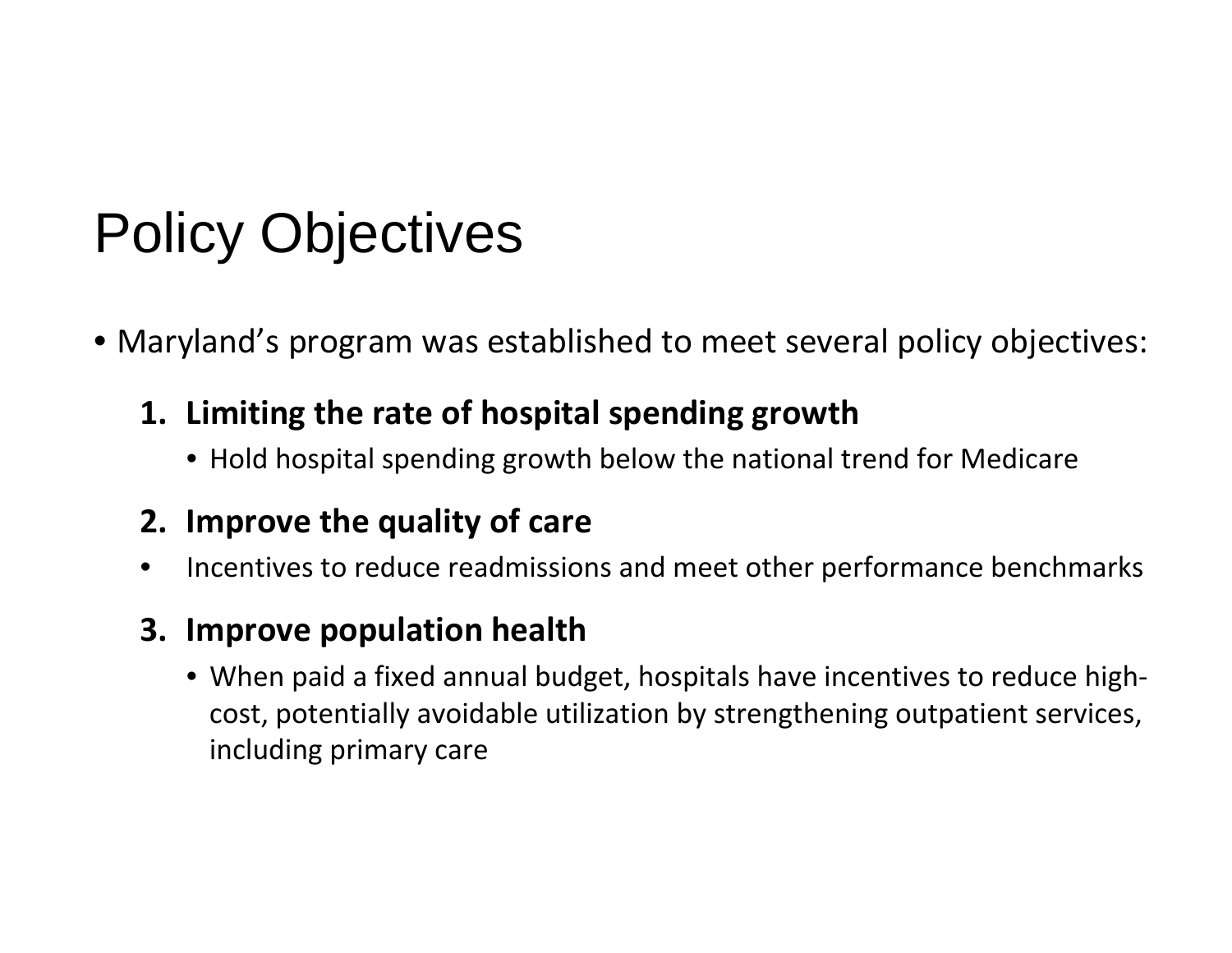### Implementation

- Maryland's program was implemented in two phases
	- **1. Rural hospital "pilot"**
		- Eight rural hospitals received global budgets beginning in July 2010

#### **2. Statewide expansion**

- 36 hospitals joined in early 2014
- Expansion occurred under a waiver with CMS, which exempts Maryland hospitals from the Medicare Prospective Payment System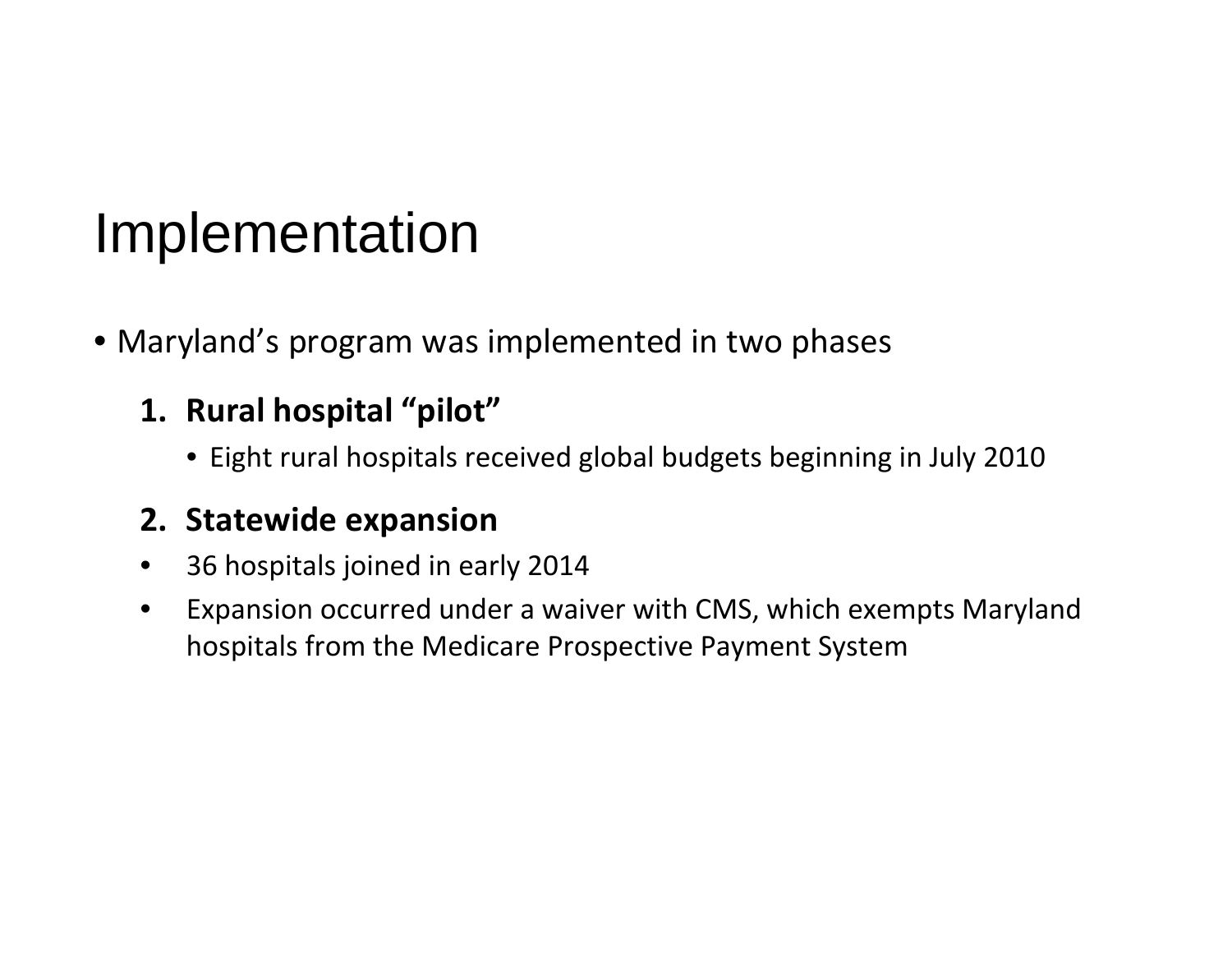### **Evaluation**

- We evaluated the impact of Maryland's global budget program on utilization of care using <sup>a</sup> difference‐in‐differences analysis with <sup>a</sup> control population
	- *Statewide evaluation (JAMA IM):* Compared Maryland to <sup>a</sup> matched out‐of‐ state control population
	- *Rural evaluation (Health Affairs):* Compared populations served by rural hospitals in <sup>a</sup> pilot global budget program to in‐state populations whose hospitals subsequently received global budgets
	- Study population consisted of fee‐for‐service Medicare beneficiaries
	- We did not assess spending, as this is controlled via hospitals' budgets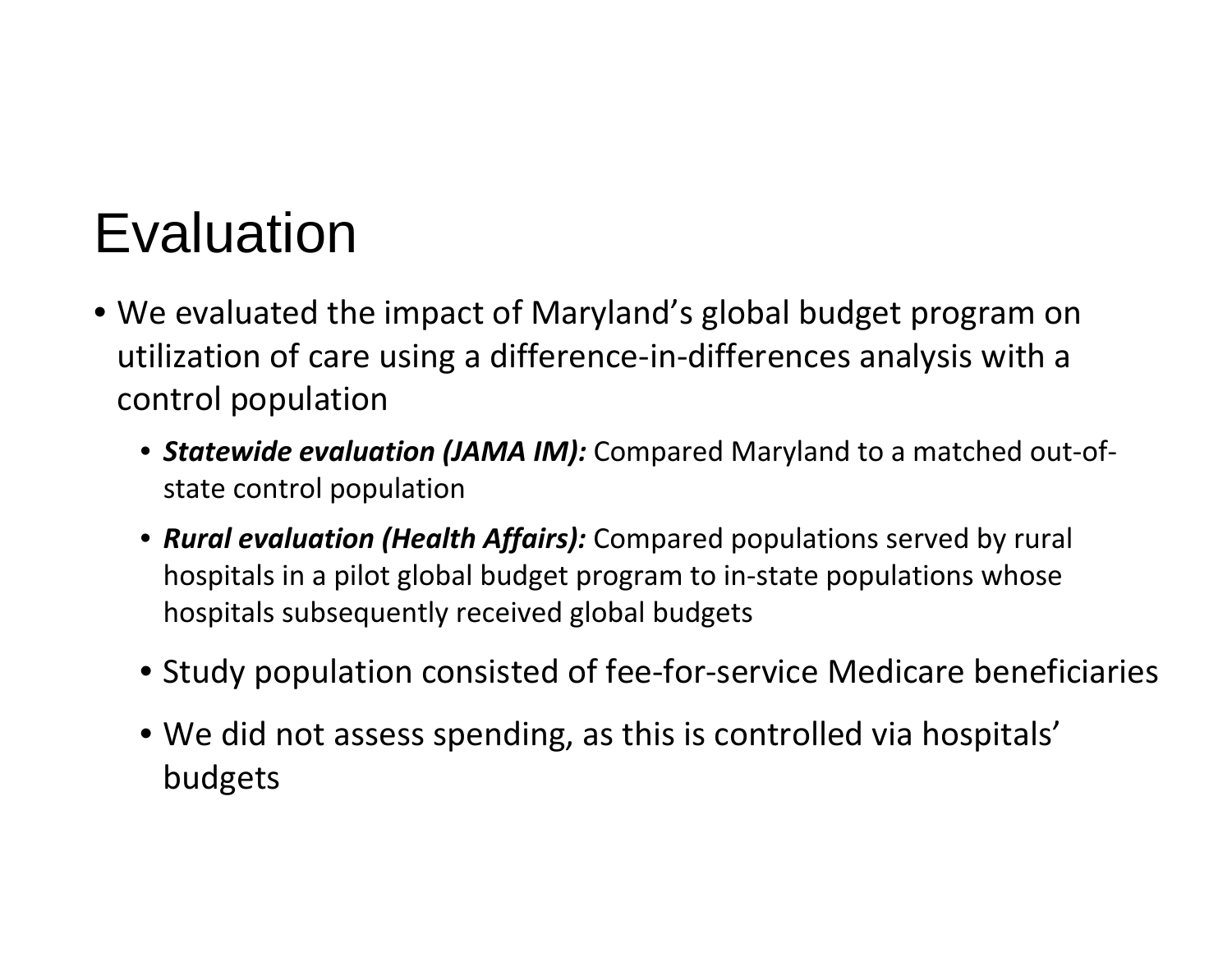### Statewide Evaluation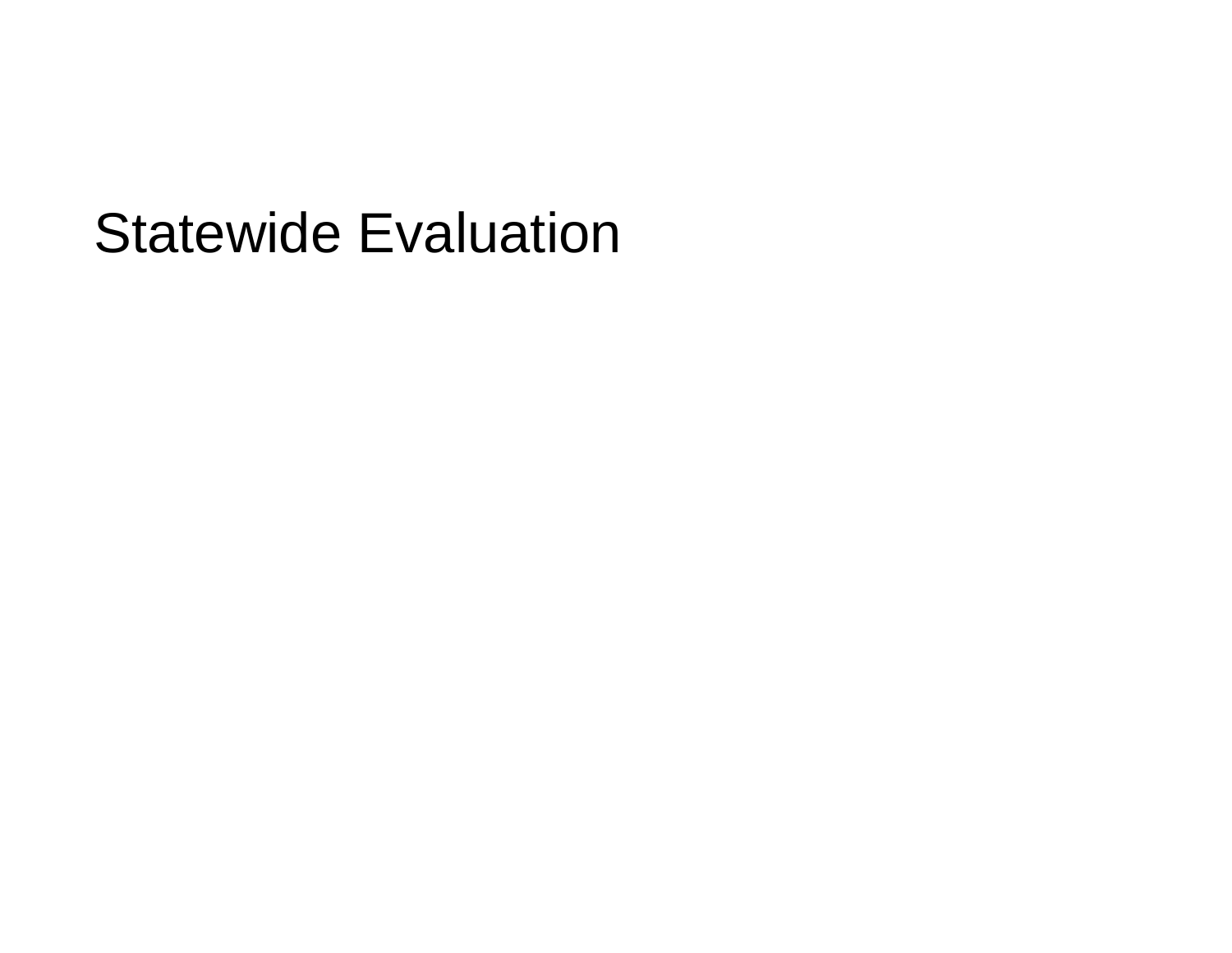### Intervention and Matched Control **Counties**

۰ Frederick county matched to: Clay, Florida Union, North Carolina Monroe, Pennsylvania Lexington, South Carolina Washington, DC Rutherford, Tennessee **Baltimore and Montgomery counties** matched to: St. Louis County, Missouri Burlington, New Jersey Union, New Jersey Wake, North Carolina Delaware, Pennsylvania Legend:

#### Harford county matched to: Seminole, Florida Will, Illinois Macomb, Michigan Gloucester, New Jersey

**Baltimore City matched to:** Bibb, Georgia Wyandotte, Kansas St. Louis City, Missouri Philadelphia, Pennsylvania Richmond City, Virginia

Anne Arundel & Howard counties matched to: Fayette, Georgia Fort Bend, Texas Chesterfield, Virginia Henrico, Virginia Chesapeake City, Virginia Virginia Beach City, Virginia

Prince George's county matched to: Cobb, Georgia Henry, Georgia

#### Intervention counties

Hospital entering global budget program in 2014

Rural hospital previously under a global budget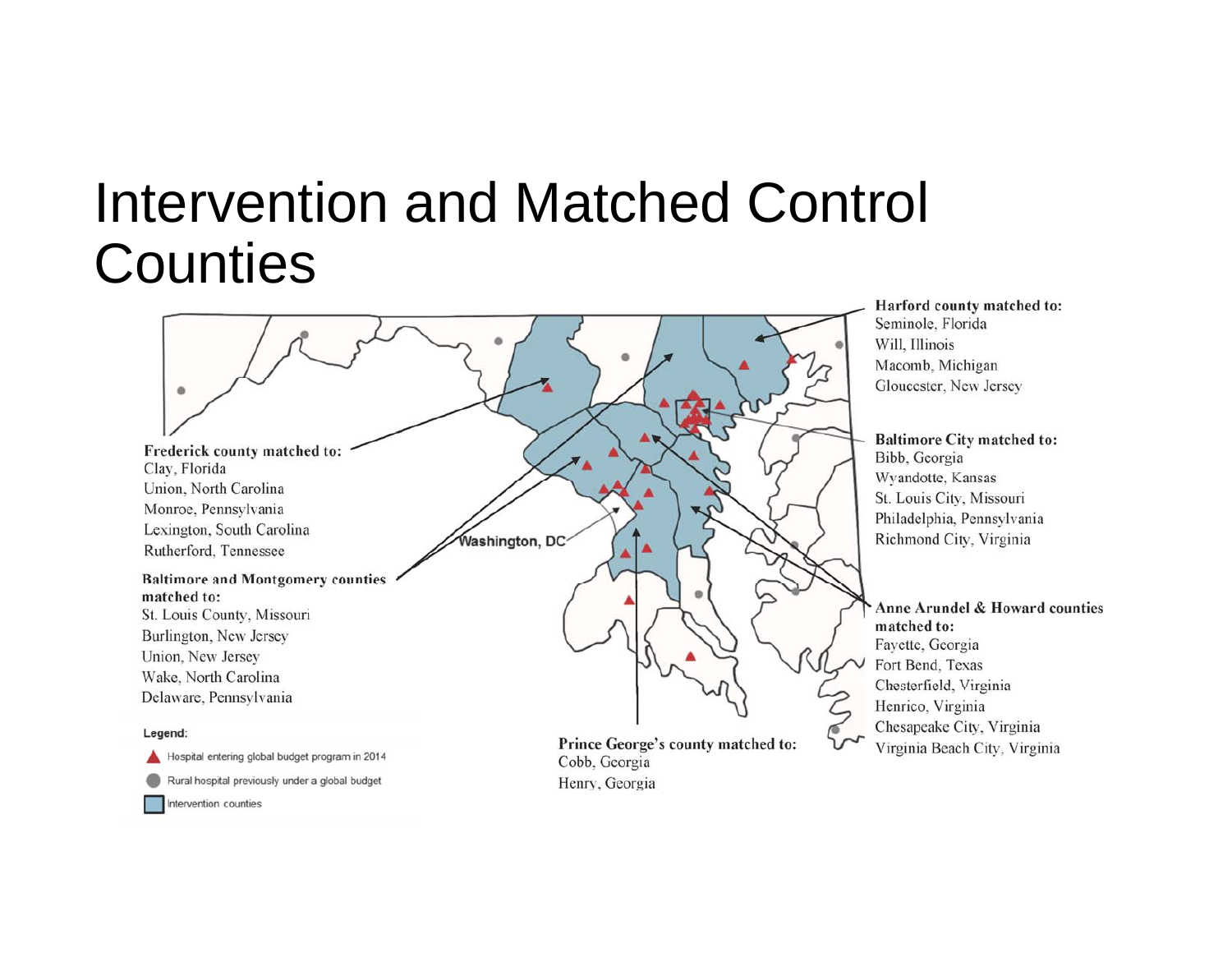### Evaluation Methods

- Small differences in the intervention and control groups' pre ‐reform trends could lead to biased estimates
- We fit models with and without adjustment for differential pre ‐ intervention trends:
	- *Without adjustment for pre ‐intervention trend differences:* Assumes differences between Maryland and the control group would have remained constant without Maryland's payment change
	- *With adjustment for differential pre ‐intervention trends:* Assumes outcomes in Maryland and the control group would have continued to change based on the groups' pre ‐intervention trends
- Examined whether results differed under the two assumptions
- Report estimates of differential changes from baseline period to 2015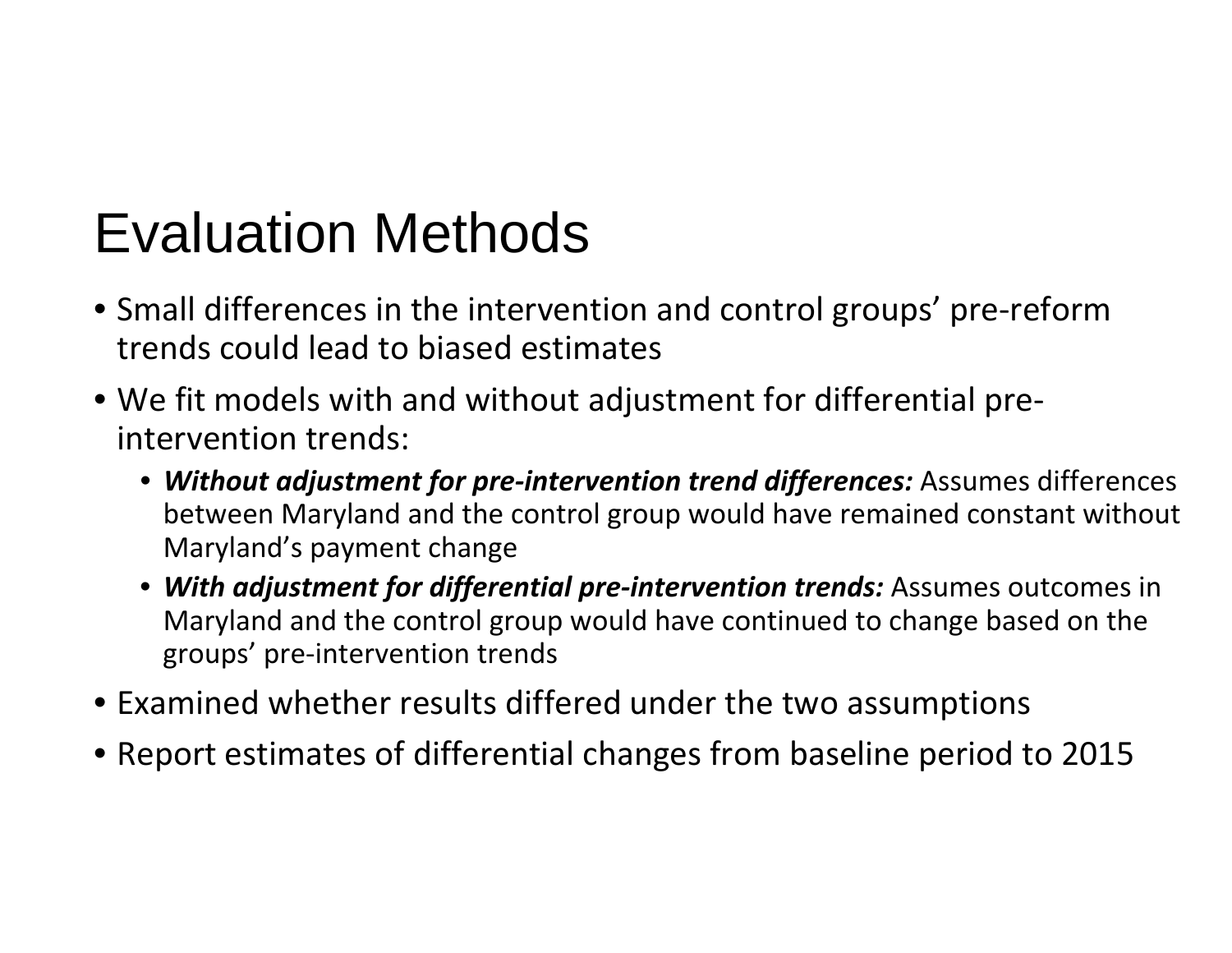### Results: Hospital Stays



- *Pre‐intervention period:* Slower rate of decline in MD of 0.2 hospital stays/100 beneficiary‐years
- *Estimates assuming parallel trends:* Greater decline in MD of 0.47 hospital stays/100‐beneficiary years
- *Estimates assuming differential trends:* Greater decline in MD of 1.24 hospital stays/100 beneficiary‐years \*
- \* Statistically significant at P<0.05.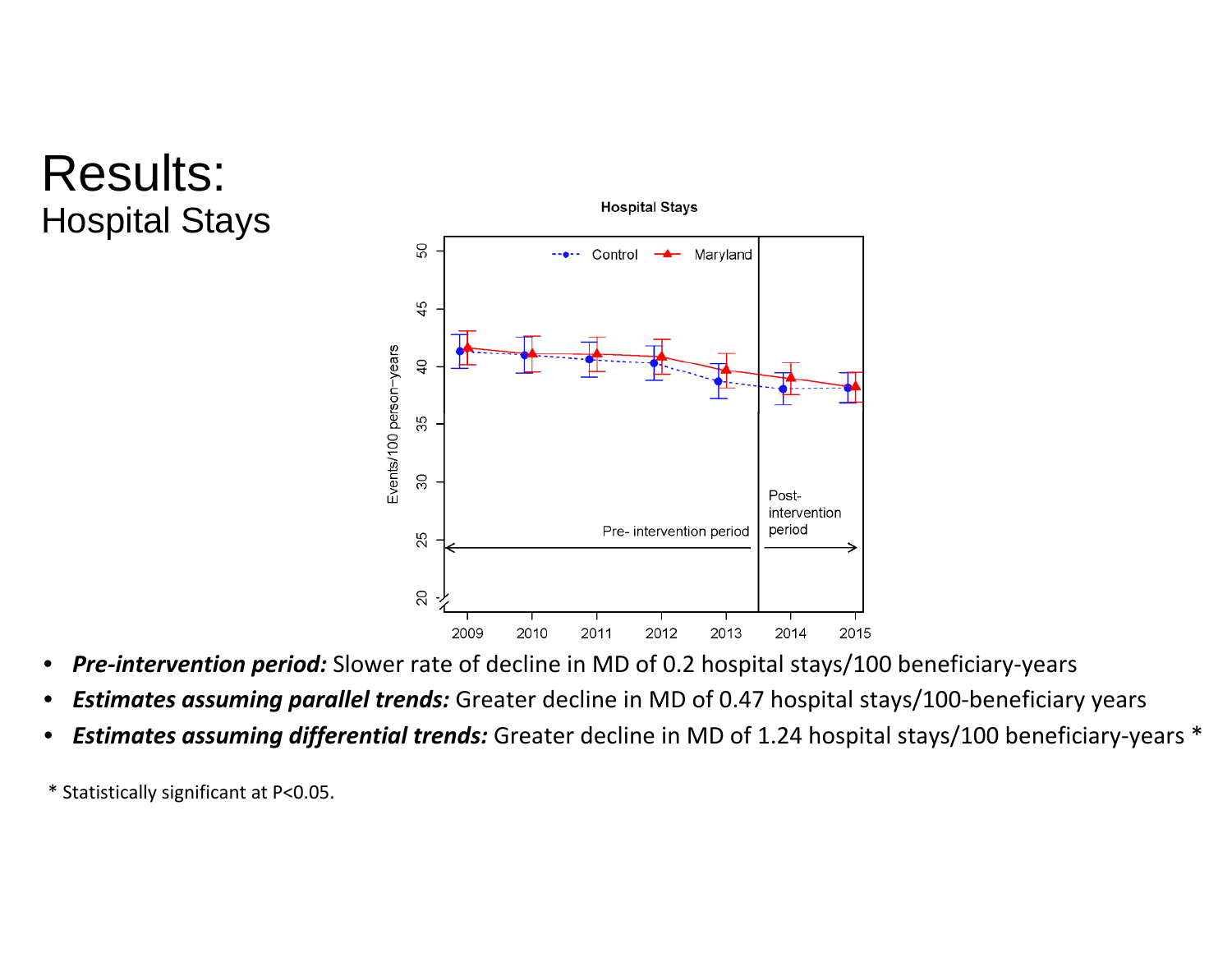### Results: Return Hospital Stays

Return Hospital Stays within 30 Days of a Prior Hospital Stay



- *Pre‐intervention period:* Faster rate of decline in MD of 0.1 return stays/100 index hospital stays
- *Estimates assuming parallel trends:* Greater decline in MD of 1.0 return hospital stays/100 hospitalizations
- *Estimates assuming differential trends:* Greater decline in MD of 0.6 return hospital stays/100 hospitalizations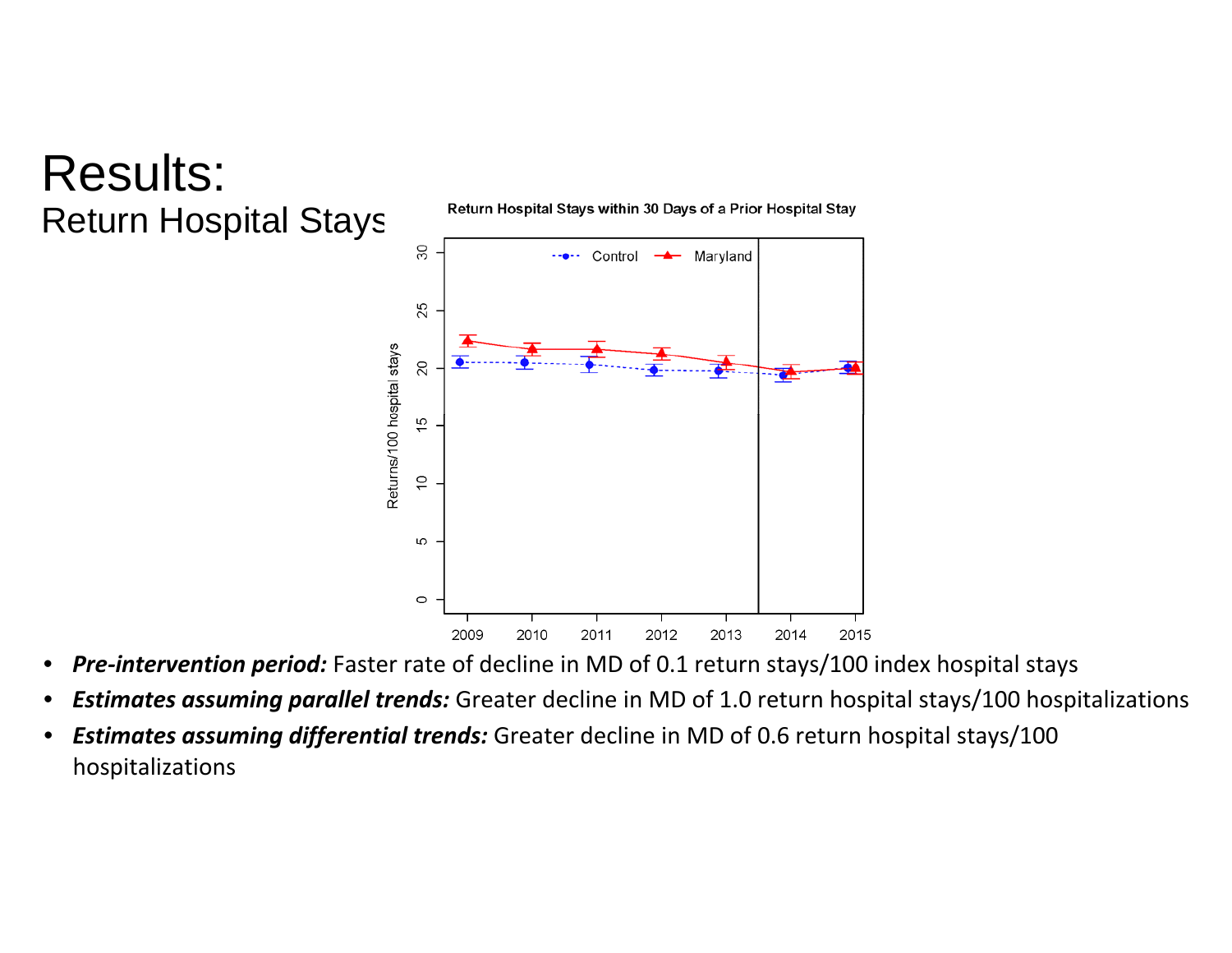#### Results: Additional Outcomes

|                                                                                |                                                 | Differential change from preintervention Period to<br>2015, Maryland compared to control group (95% CI) |                                               |  |
|--------------------------------------------------------------------------------|-------------------------------------------------|---------------------------------------------------------------------------------------------------------|-----------------------------------------------|--|
| <b>Outcome</b>                                                                 | <b>Pre-intervention</b><br>difference in trends | <b>Assuming Parallel Trends</b>                                                                         | <b>Assuming Differential</b><br><b>Trends</b> |  |
| Non-admitted ED visits, per 100                                                | <b>Faster rate of increase</b>                  | <b>Faster rate of increase in</b>                                                                       | <b>Faster rate of decrease in</b>             |  |
| person-years                                                                   | in Maryland                                     | <b>Maryland</b>                                                                                         | <b>Maryland</b>                               |  |
| Price-standardized HOPD utilization, \$                                        | <b>Slower rate of increase</b>                  | Slower rate of increase in                                                                              | <b>Faster rate of increase in</b>             |  |
| per person                                                                     | in Maryland                                     | <b>Maryland</b>                                                                                         | <b>Maryland</b>                               |  |
| Primary care visits, per 100 person-                                           | Slower rate of                                  | Slower rate of decrease in                                                                              | No change                                     |  |
| years                                                                          | decrease in Maryland                            | Maryland **                                                                                             |                                               |  |
| Primary care visit within 7 days of<br>hospitalization, per 100 hospital stays | No discernable trend<br>difference              | No change                                                                                               | No change                                     |  |

\*\* Statistically significant at P<0.01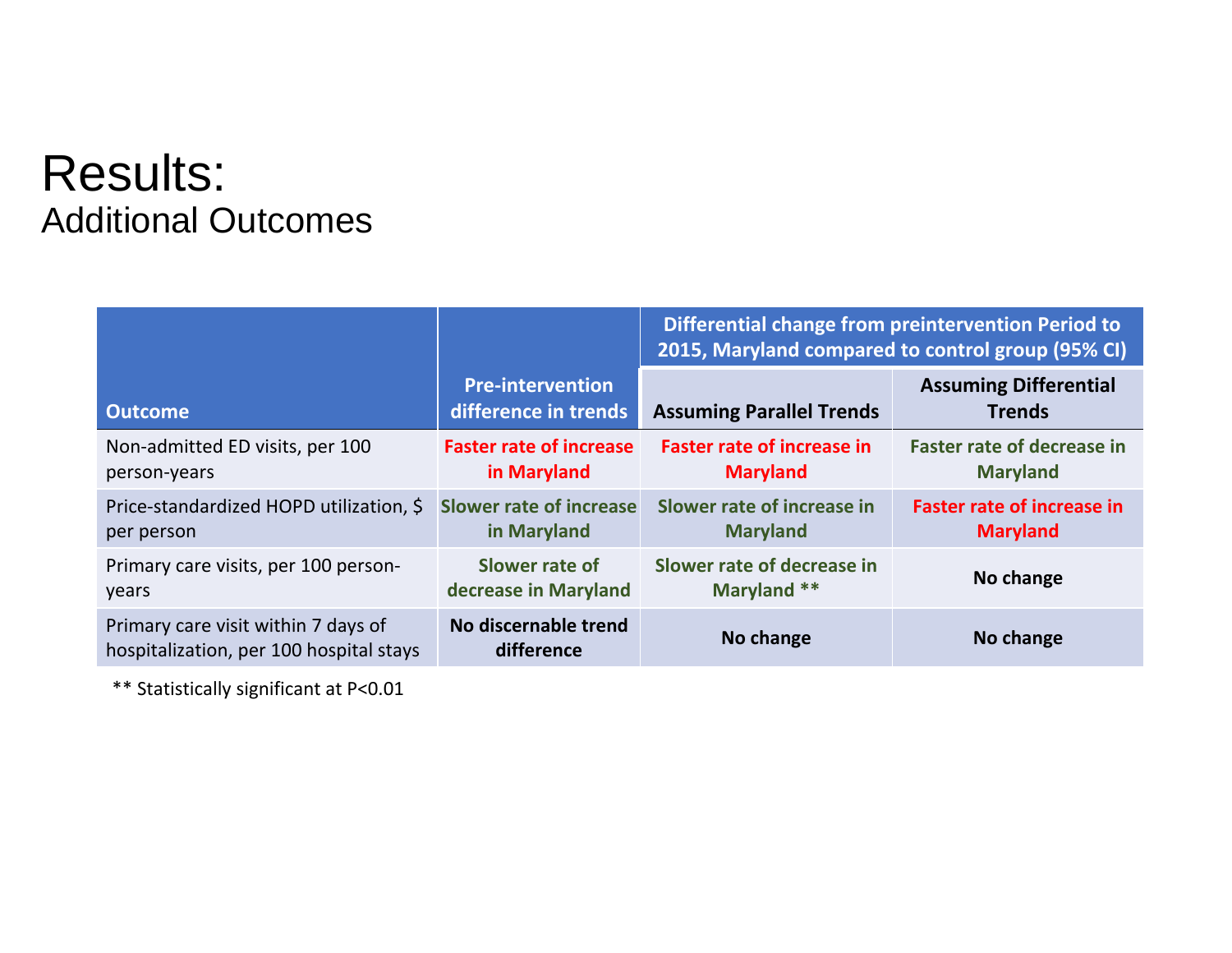### Placebo Analyses

- To examine whether differential changes in Maryland were greater than would have occurred without global budgets, we performed a placebo analysis that compared:
	- 1.Differential changes among all Medicaid expansion states other than Maryland
	- 2. Differential changes between Maryland and all other Medicaid expansion states
- Results on next slide…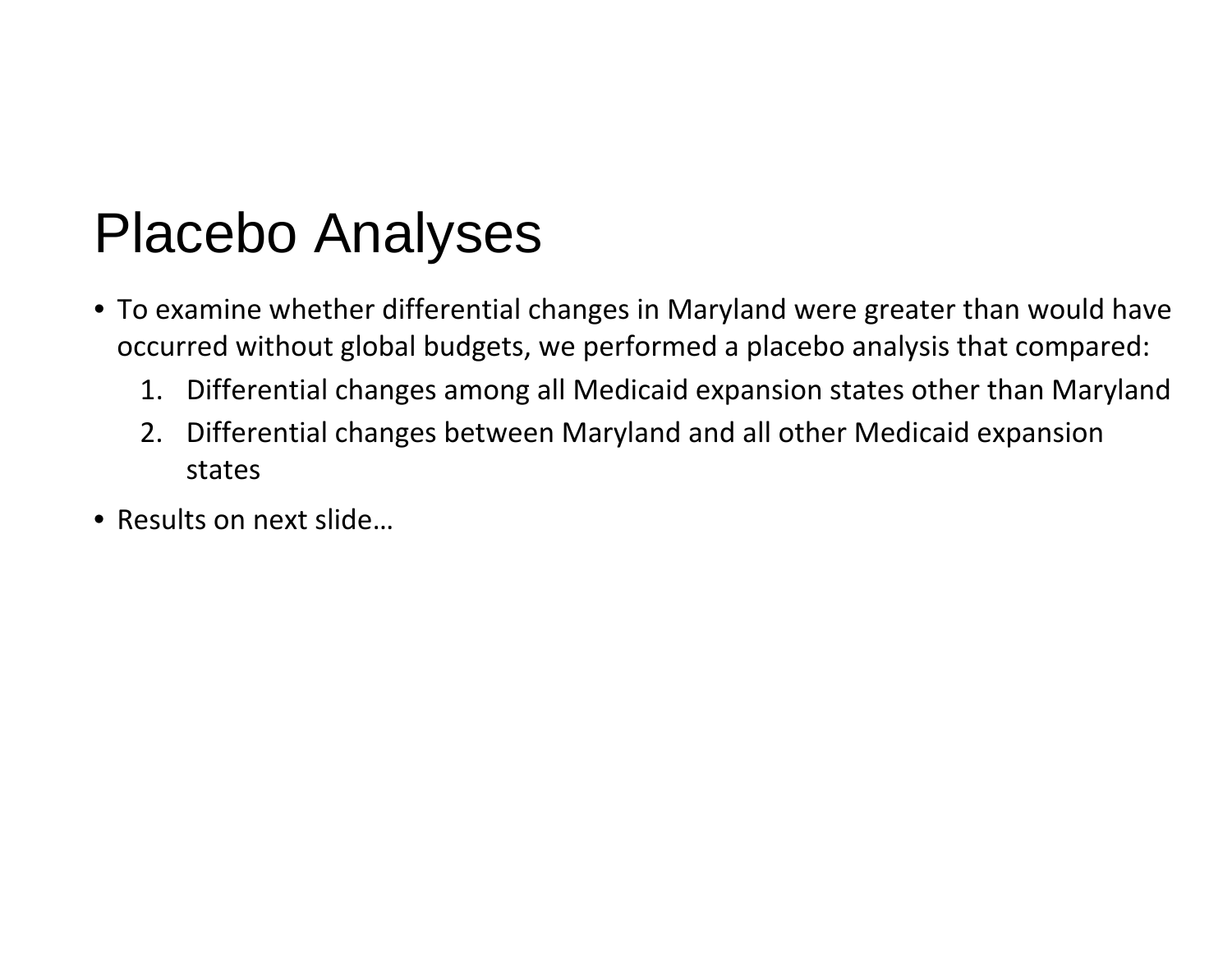### Results: Placebo Analyses

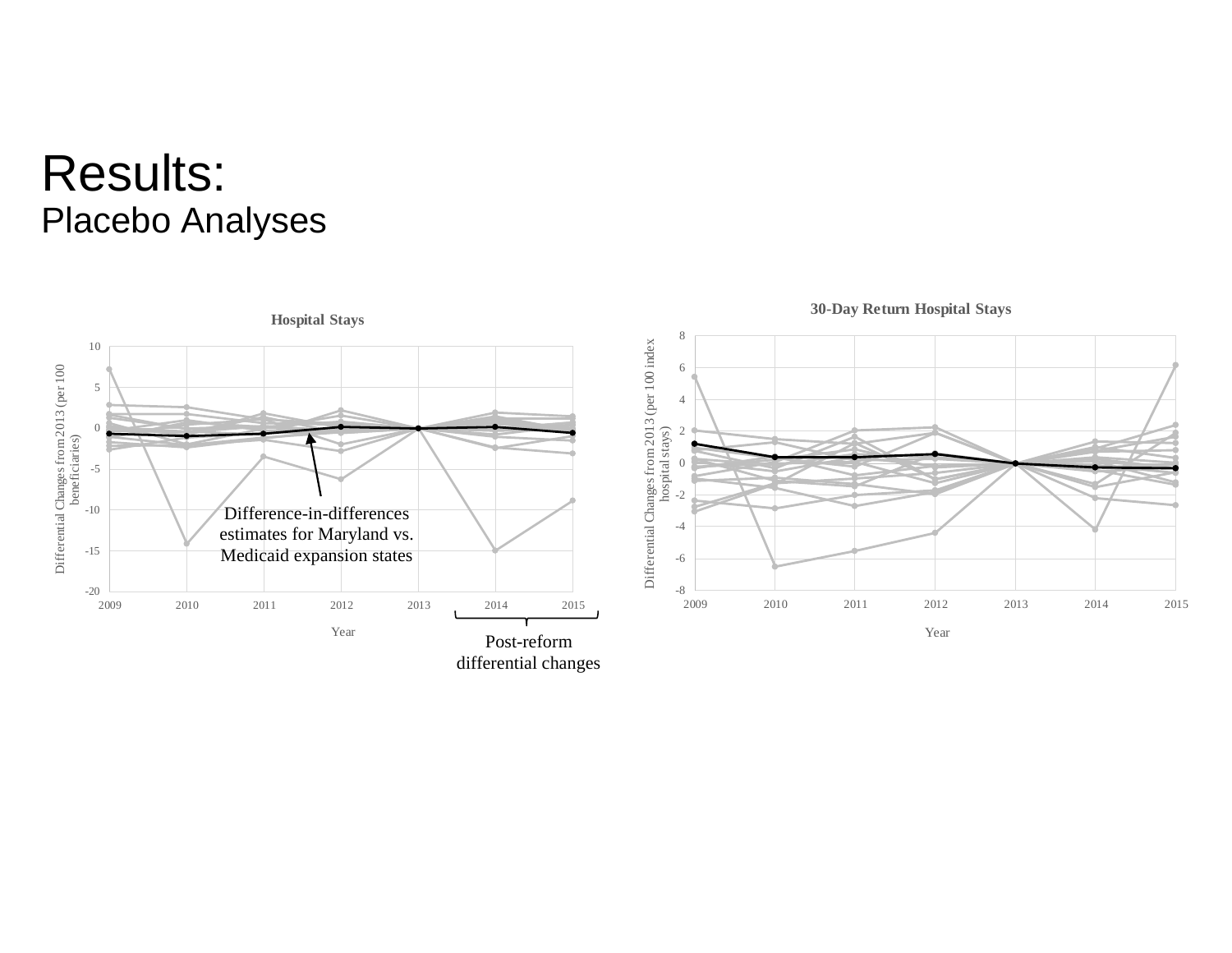### Rural Evaluation

- We evaluated the impact of Maryland's global budget program on utilization of care using a difference-in-differences analysis with a control population
	- *Statewide evaluation (JAMA IM):* Compared Maryland to a matched out ‐of ‐ state control population
	- *Rural evaluation (Health Affairs):* Compared populations served by rural hospitals in a pilot global budget program to in ‐state populations whose hospitals subsequently received global budgets
	- Study population consisted of fee-for-service Medicare beneficiaries
	- We did not assess spending, as this is controlled via hospitals' budgets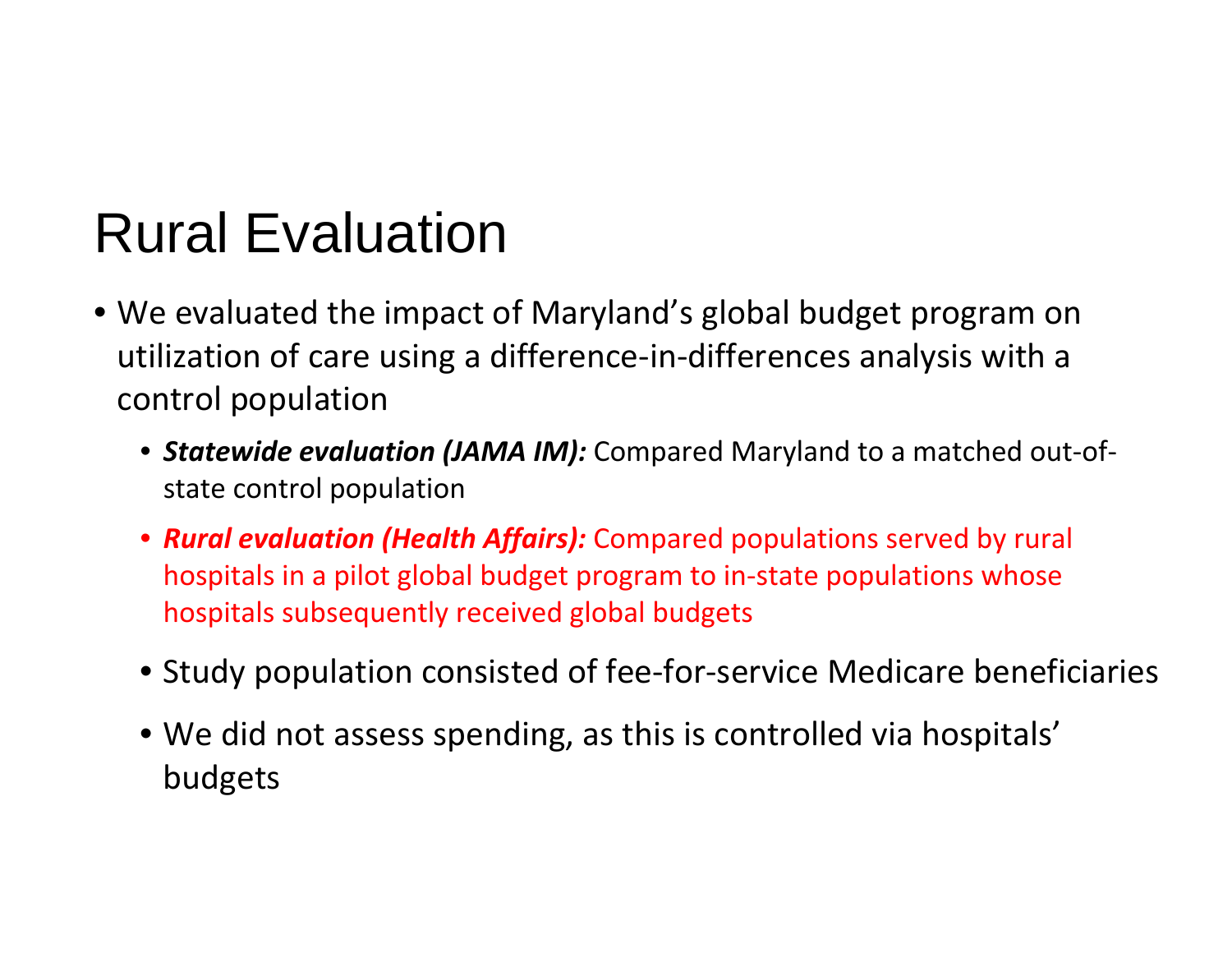### Intervention and Matched Control Countiac



\* Western Maryland Regional Medical Center opened in late 2009, replacing two hospitals in an expanded facility.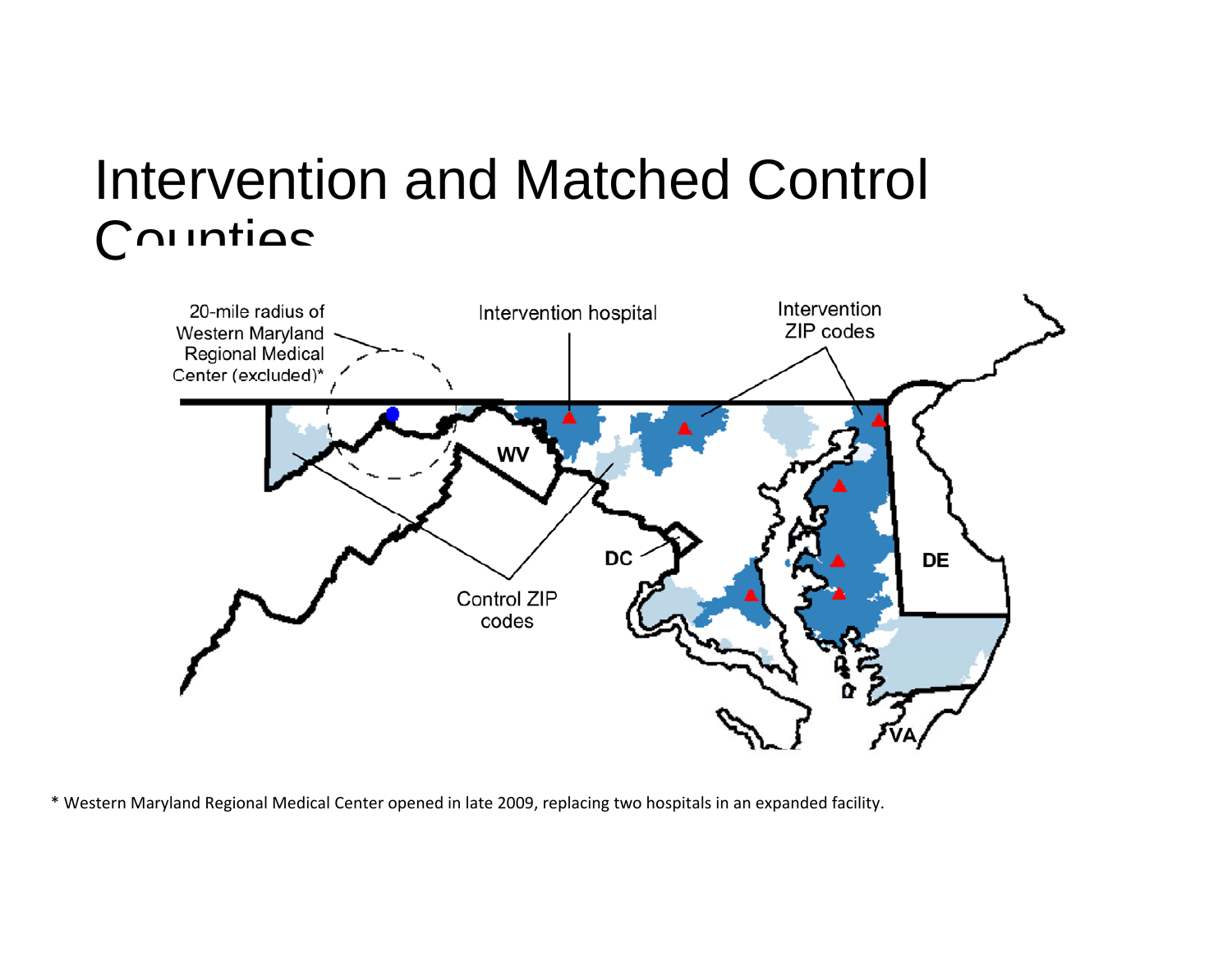### **Results**



- No discernable difference in pre‐intervention trends
- *Pre vs. post‐reform differential change:* Increase in intervention population of 1.4 acute hospital visits/100‐beneficiary years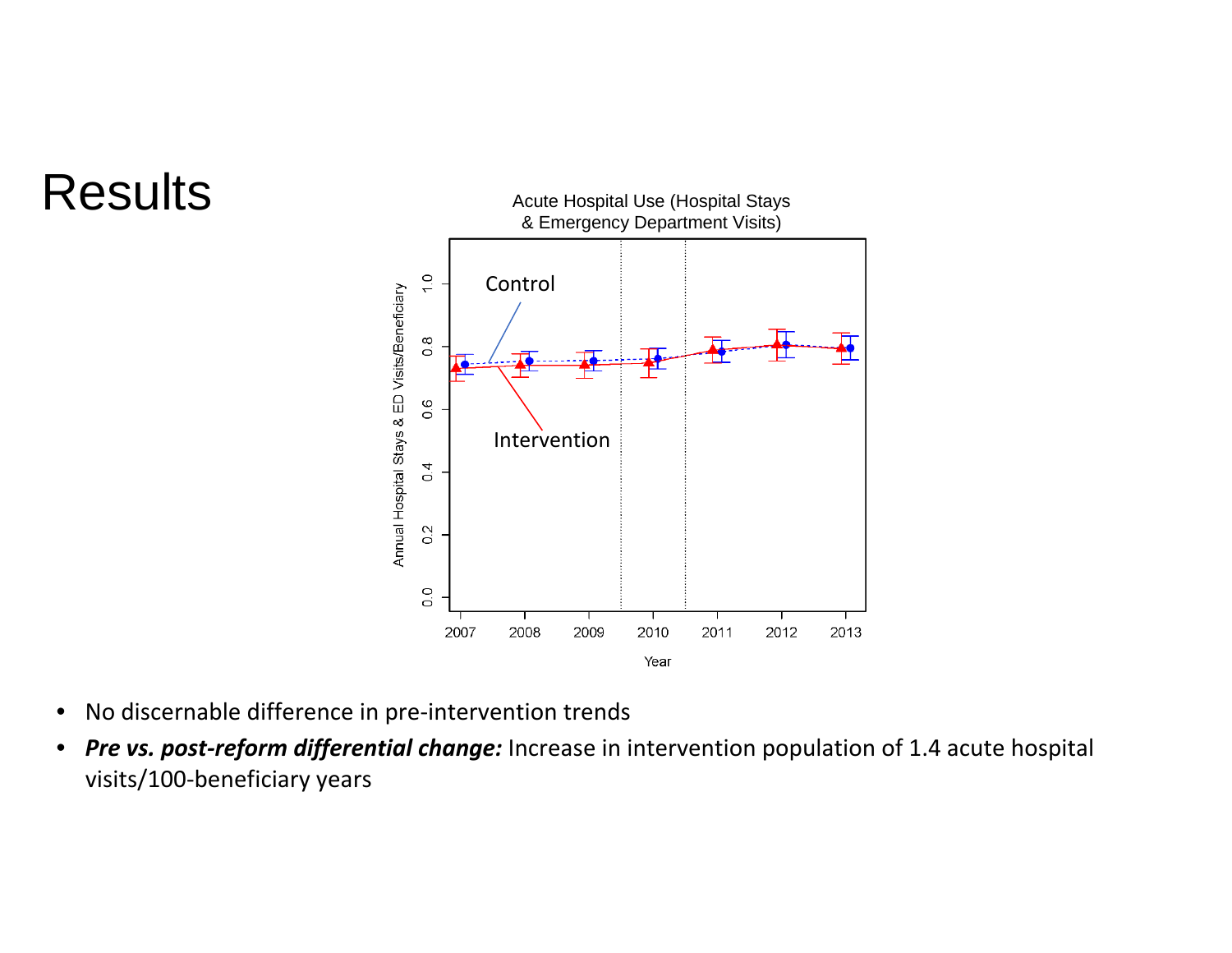### Results



• No discernable change from the pre-intervention to the post-intervention period in either group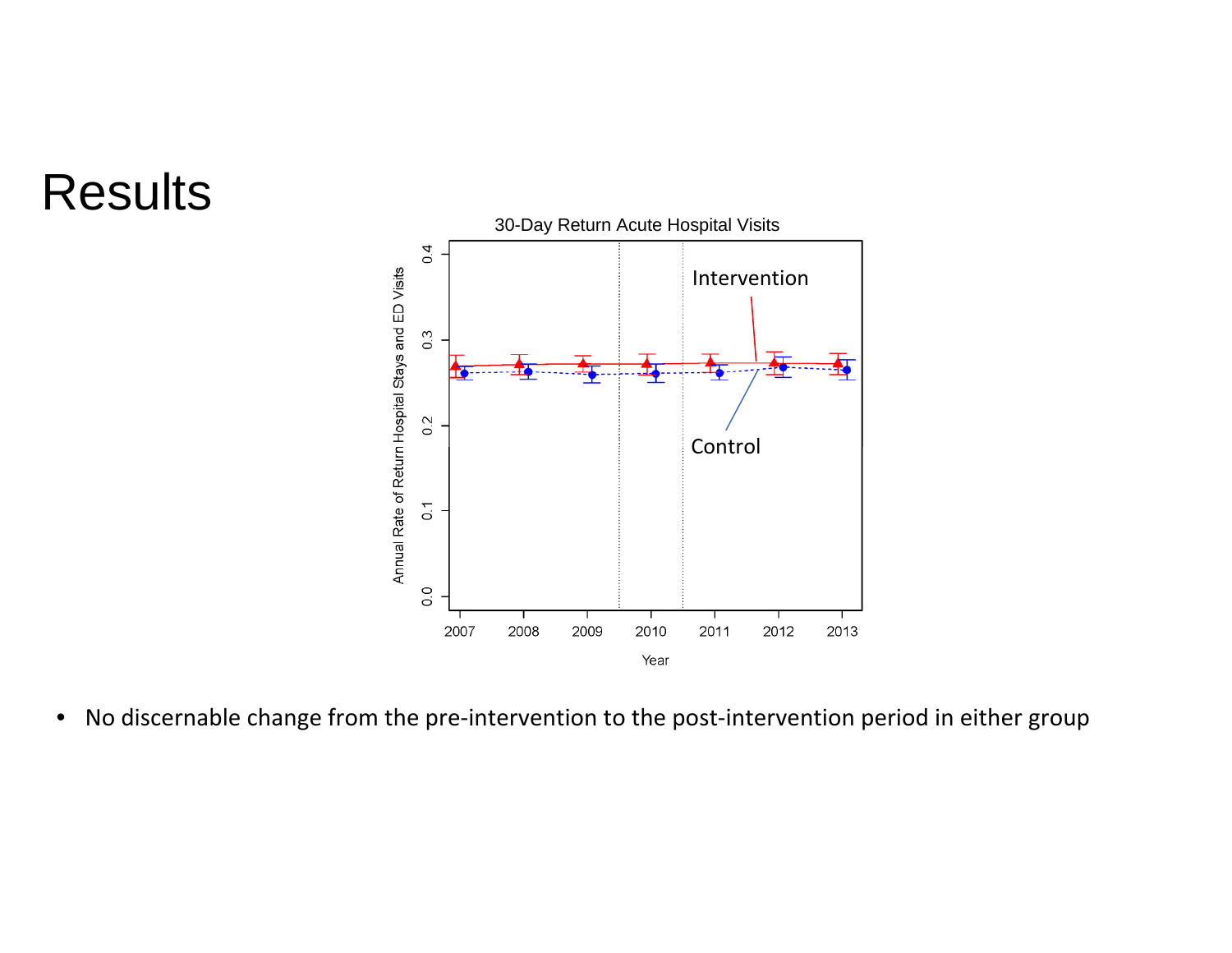## **Conclusions**

- After two years of Maryland's statewide hospital global budget program, and after three years of the pilot program in rural hospitals, we found no changes in health care use that could be attributed to global budgets
- For some outcomes in our statewide evaluation, e.g. readmissions, we could not isolate differential declines in Maryland after 2014 from pre ‐2014 trends
- In the statewide evaluation, we saw no change on 'leading indicators' that might be indicative of early steps to improve care (e.g., post ‐discharge primary care visits)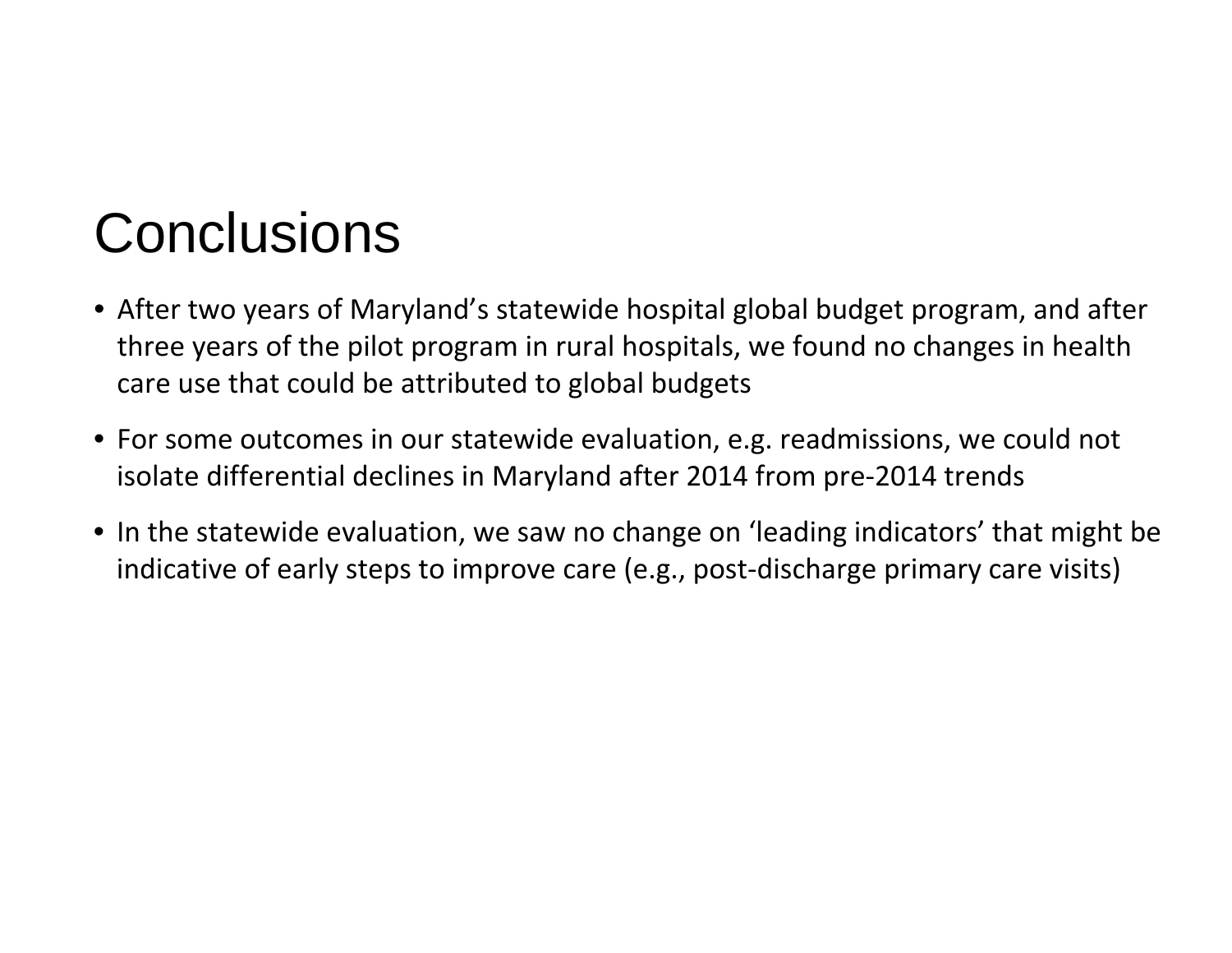## Why?

- **1.Lack of incentive alignment between physicians and hospitals**
- **2.Avoiding hospitalizations only saves hospitals the marginal cost of care**
- **3.Hospitals in Maryland remain dependent on admissions for revenue**
- **4.Change in hospitals takes time** – hospitals are ocean liners, not speedboats
- **5.Maryland's reforms didn't begin instantaneously in 2014**
- **6. Our control population is an imperfect counterfactual for Maryland** – difficult to distinguish small policy impacts from secular trends
- **7. Numerous changes are occurring in Maryland and in other states –** difficult to isolate the effect of one policy change in <sup>a</sup> dynamic environment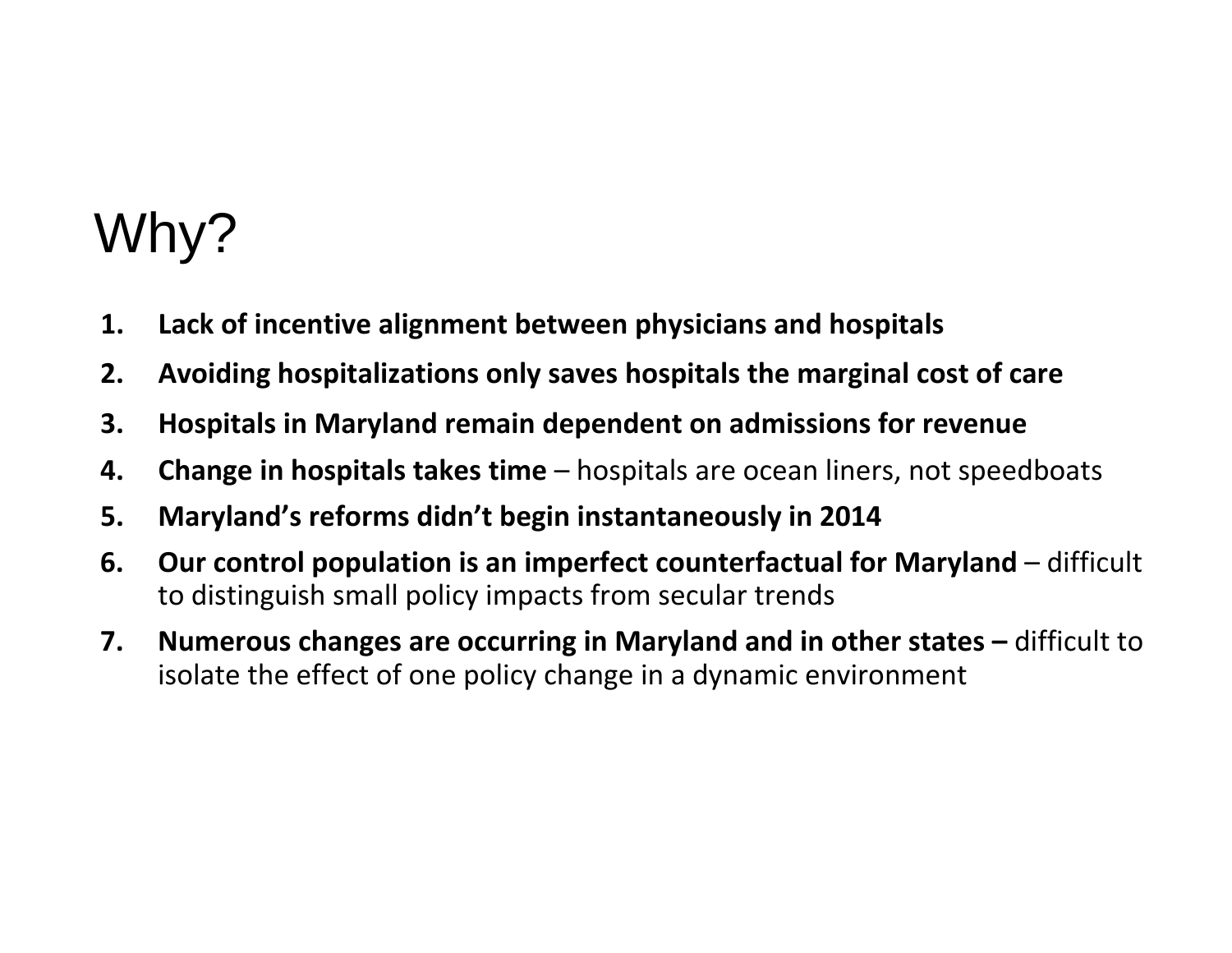# Policy Considerations

- Policy makers are considering hospital global budgets to address a number of policy objectives:
	- 1) Control health care spending growth
	- 2) Provide a predictable revenue stream to hospitals (key element of Pennsylvania's plan for global budgets in rural hospitals)
	- 3) Incentivize hospital investment in primary care and population health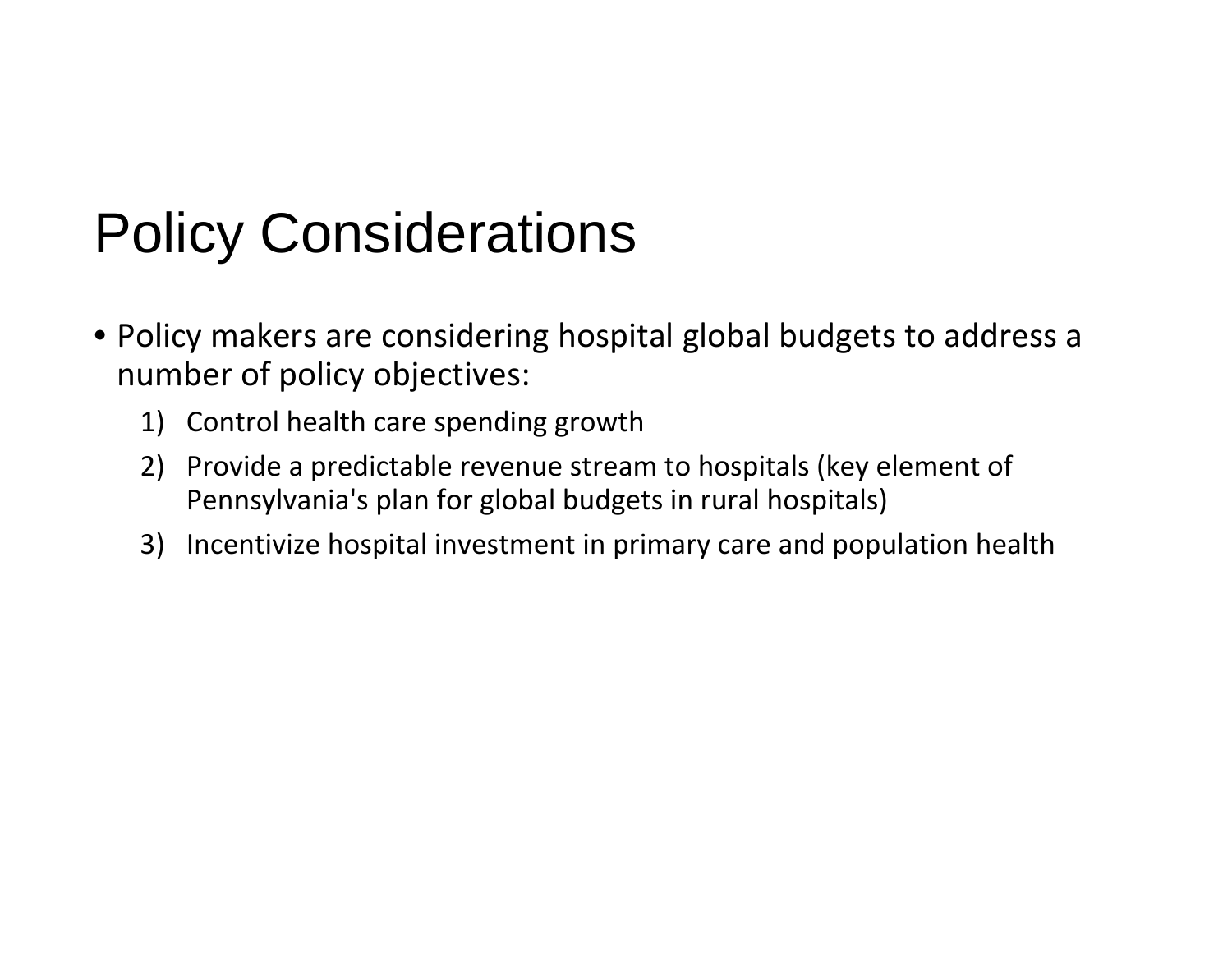# Policy Considerations

- 1) Control health care spending growth
	- Does putting hospitals on a budget help to contain costs for the entire system or shift costs elsewhere?
	- How are budgets adjusted to reflect exogenous changes in the demand for care?
	- What mechanisms are established to reallocate budgets among providers to account for shifts in care?
	- How should hospital budgets be set to account for secular spending trends?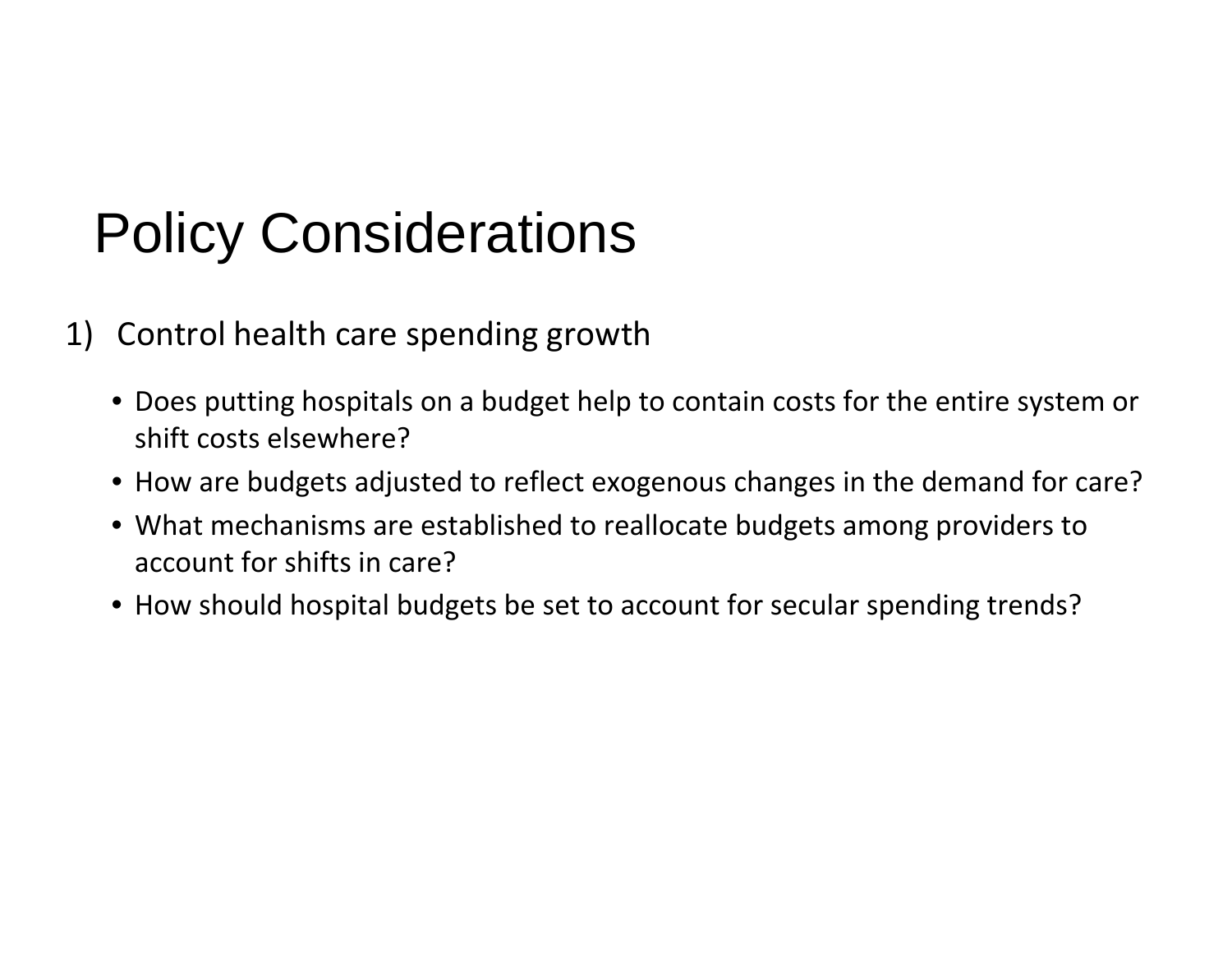

#### Per Capita Medicare Spending: Maryland and Entire US

| Per capita Medicare       | <b>Average Annual Growth Rate</b> |           |         |          |
|---------------------------|-----------------------------------|-----------|---------|----------|
| spending:                 |                                   | 2007-2013 | 2009-13 | 2011-13  |
| <b>Hospital services</b>  | US                                | 1.23%     | 0.45%   | 0.19%    |
|                           | Maryland                          | 1.01%     | 0.62%   | $-0.66%$ |
| <b>Physician services</b> | US                                | 2.53%     | 1.13%   | 0.31%    |
|                           | Maryland                          | 1.74%     | 1.22%   | 0.63%    |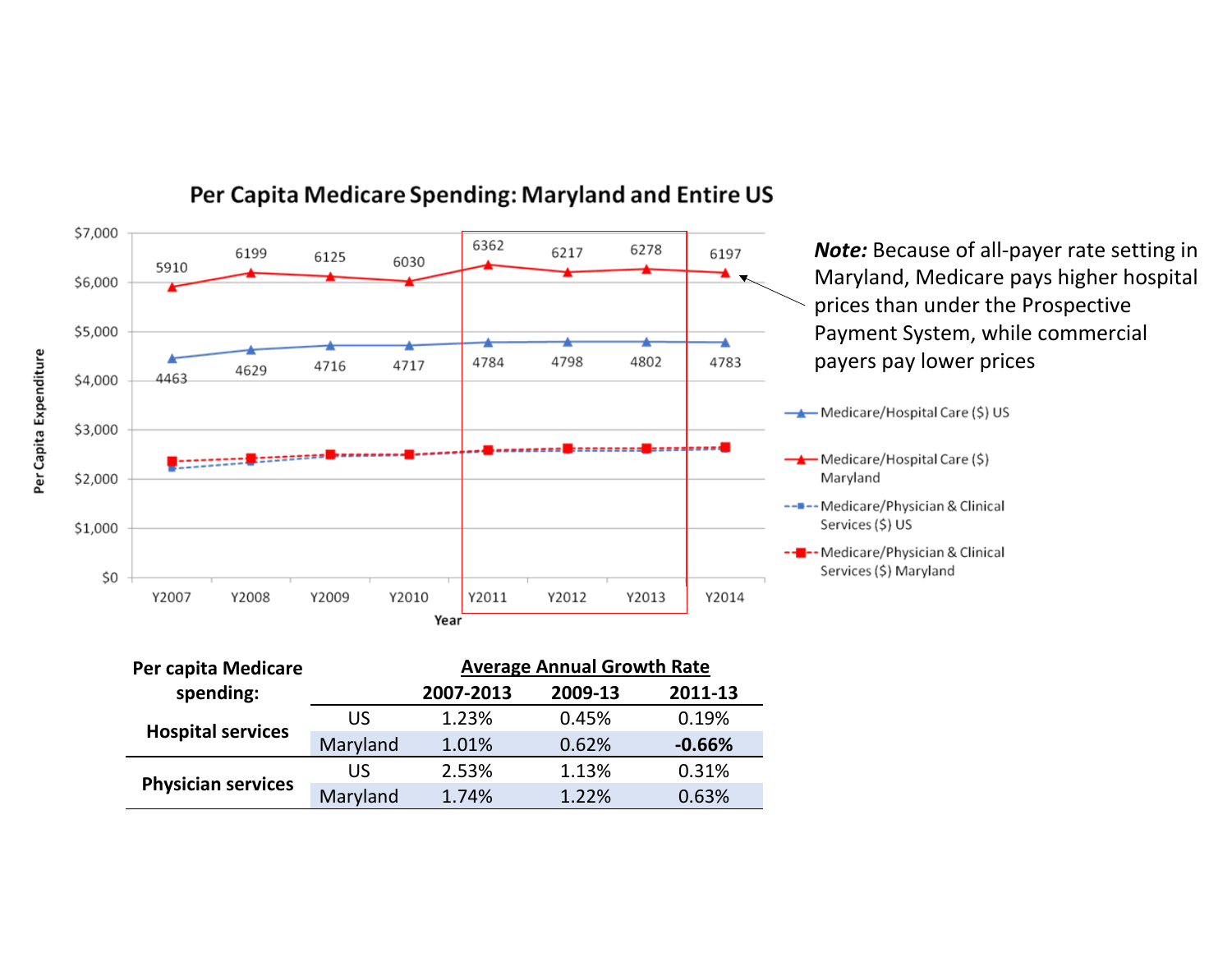# Policy Considerations

- 2) Provide a predictable revenue stream to hospitals
	- Budgets can provide financial stability, particularly for small hospitals with unpredictable volume
	- Challenging to meet the dual objectives of financial stability and cost containment if hospitals cannot adequately cover fixed costs with current revenue
		- Low-volume hospitals with high fixed costs may need to shed excess capacity for a global payment model to be sustainable in the long run
		- Without mechanisms to 'rebase' budgets as capacity is reconfigured, these programs could end up subsidizing underutilized capacity and will not contain costs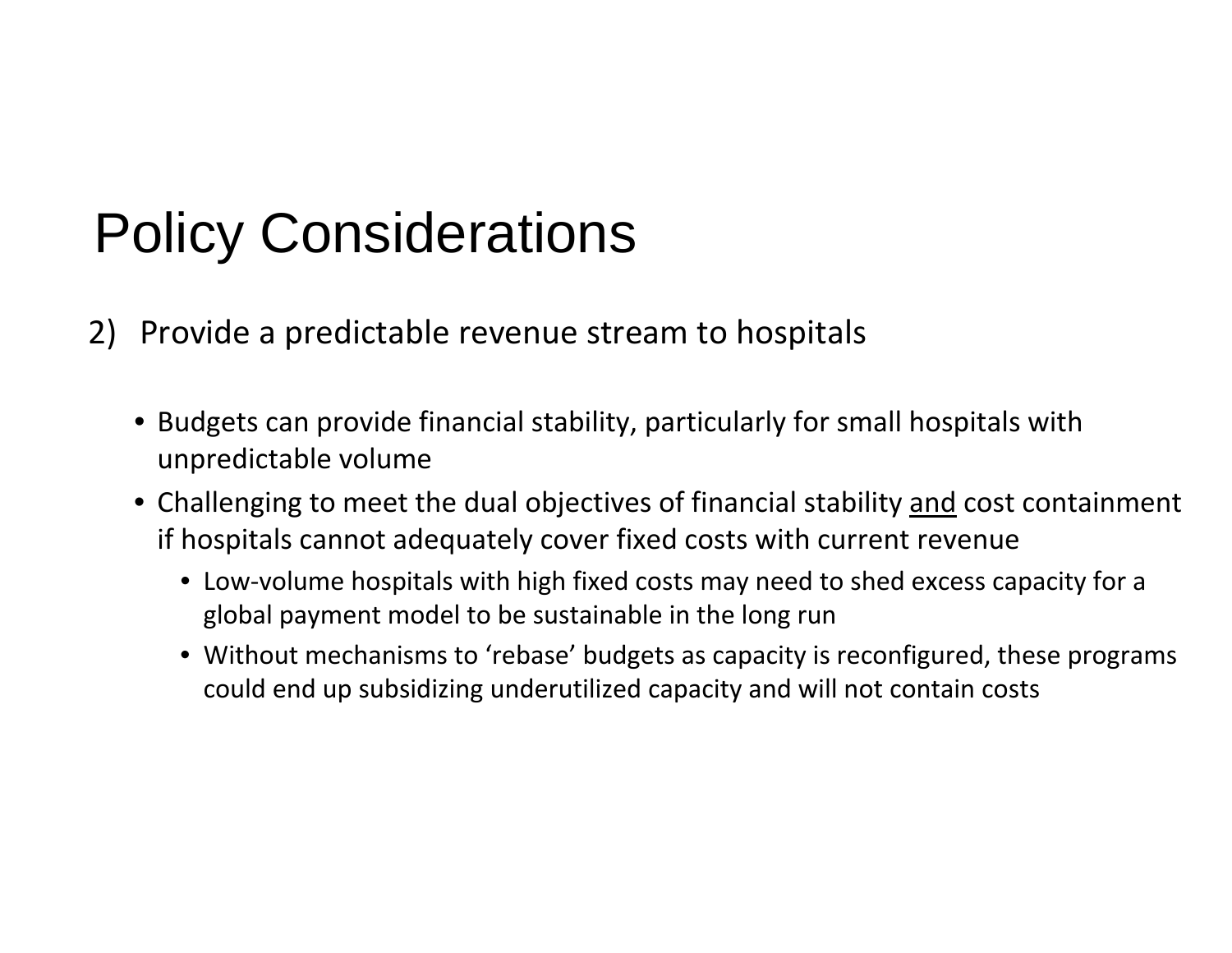# Policy Considerations

- 3) Improve population health
	- The hope is that global budgets will catalyze improvements in services that reduce potentially avoidable, high ‐cost hospital use
	- Yet in Maryland, hospitals have limited means of rewarding physicians for improving care outside the hospital
	- How hospitals and physicians share risks and rewards in updates to Maryland's program will likely be critical to its future success